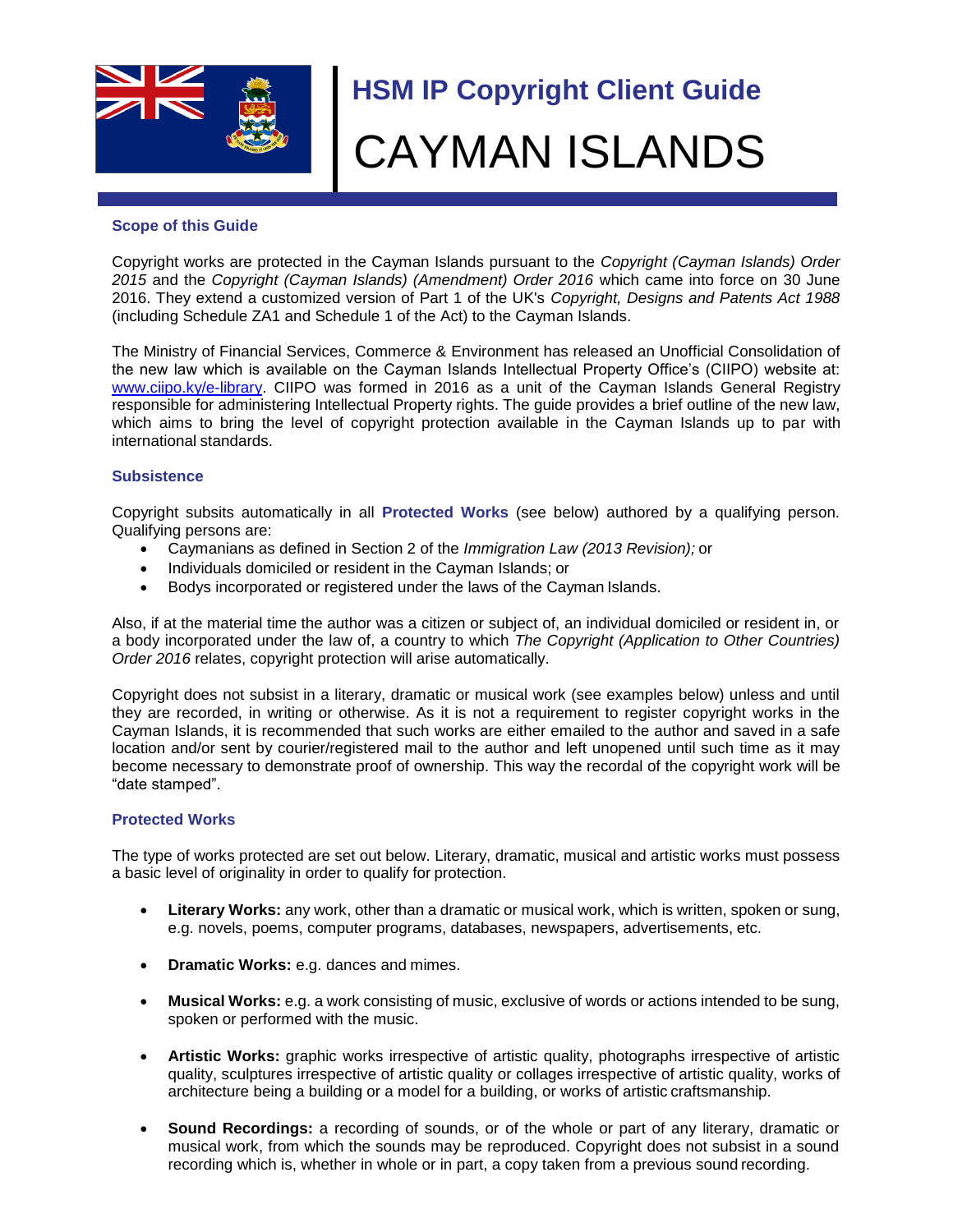- **Films:** recordings on any medium from which a moving image may be produced.
- **Broadcasts:** any electronic transmission of visual images, sounds or other information to the public subject to certain qualifications.
- **Typographical Arrangement of a Published Edition:** a published edition of the whole or part of any literary, dramatic or musical works. Copyright does not subsist in the typographical arrangement of a published edition which is, whether in whole or in part, a reproduction of a typographical arrangement of a previous edition.

## **Ownership**

Generally, the first owner of any copyright in a work is the author, that is, the person who creates the work. Where a copyright work is created in the course of employment, however, the employer is usually the first owner of any work made by an employee, subject to any agreement to the contrary. In contrast, in respect of commissioned works, the author is the first owner, subject to any agreement to the contrary.

#### **Duration**

The duration of copyright protection varies depending on the nature of the work at issue and is generally as set out below:

- **Literary, Dramatic, Musical or Artistic Works**: Copyright expires at the end of 70 years from the end of the calendar year in which the author dies. If the author is unknown, copyright expires at the end of 70 years from the end of the calendar year in which it was made or first made public.
- **Computer Generated Literary, Dramatic, Musical or Artistic Works**: Copyright expires at the end of 50 years from the end of the calendar year in which the work was made.
- **Sound Recordings:** Copyright expires at the end of 50 years from the end of the calendar year in which the sound recording was made or first made public.
- **Films:** Copyright expires at the end of 70 years from the end of the calendar year in which the film was made or first made public.
- **Broadcasts:** Copyright expires at the end of 50 years from the end of the calendar year in which the broadcast was made. Notably, the repeat of a broadcast does not generate a new term of copyright protection.

## **Exclusive Rights**

The owner of a copyright work has the exclusive right in the Cayman Islands to:

- copy the work;
- issue copies of the work to the public;
- rent or lend the work to the public;
- perform, show or play the work in public;
- communicate the work to the public; and/or
- make an adaptation of the work.

#### **Infringement**

Anyone who, without a license from the copyright owner, does or authorises another to do anything that only the copyright owner has the exclusive right to do, infringes the rights of the copyright owner.

The rights of the copyright owner may also be infringed through acts of secondary infringement. Importing infringing copies, possessing or dealing with infringing copies, providing means to make infringing copies, permitting use of premises for infringing performance and providing apparatus for infringing performance are all examples of secondary infringement.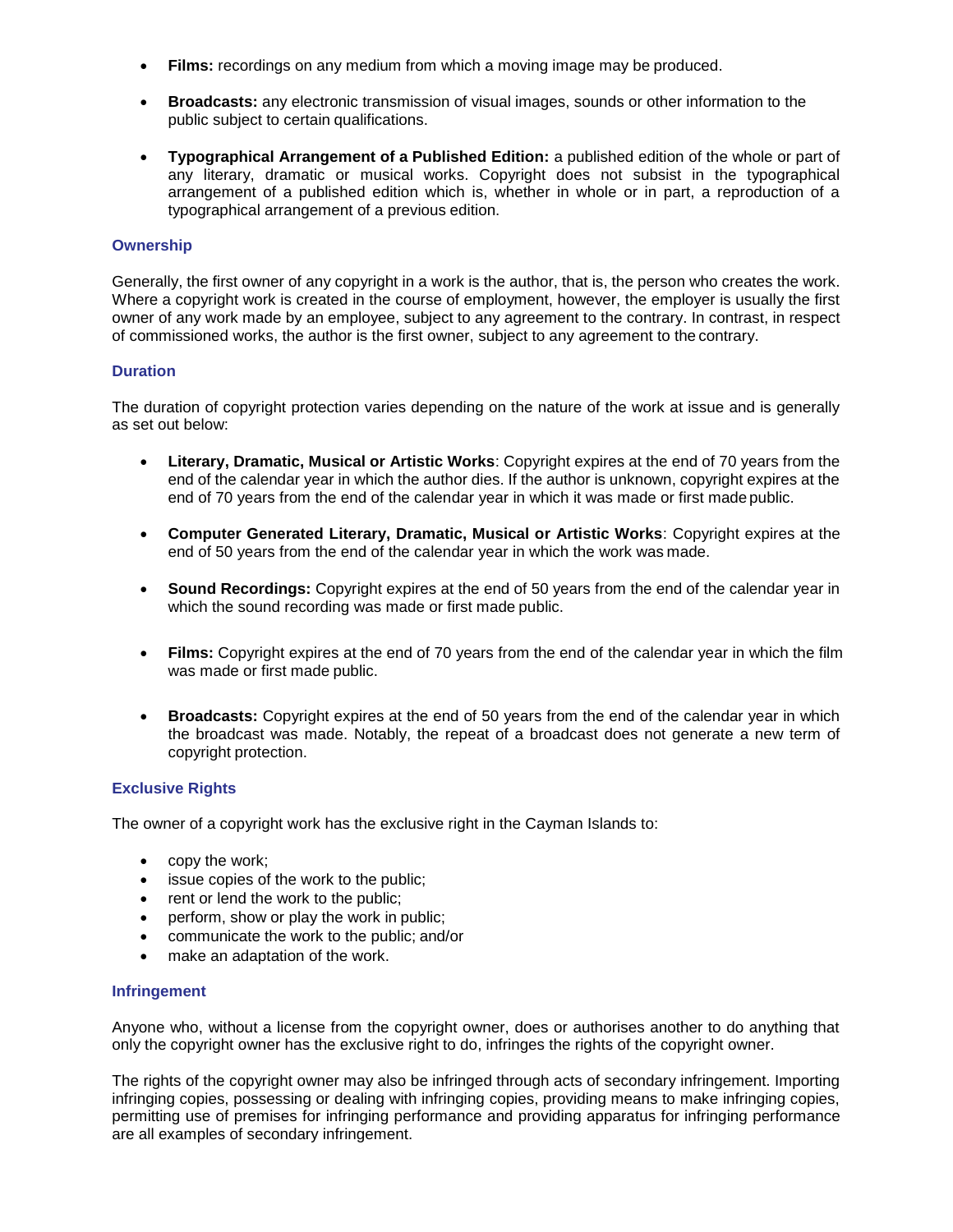A copyright owner whose rights have been infringed may sue for copyright infringement. Civil remedies for infringement include damages or an account of profits, an injunction, and/or delivery up of any infringing copy or article designed for the making of infringing copies.

## **Assignment**

Copyright is transmissible by assignment, testamentary disposition or by operation of law. An assignment or other transmission of copyright may be total or partial.

#### **Licences**

A copyright owner may grant an exclusive licence, authorising the licensee to the same rights excercisable by the copyright owner in the copyright work. Non-exclusive licences may also be granted authorising the licensee use the copyright, but not to the exclusion of the copyright owner.

#### **Moral Rights**

Several moral rights protecting copyright authors' non-economic interests, including rights of paternity, integrity and privacy, and the right to object to false attribution, are also available. Any infringement of moral rights is actionable as a breach of the statutory duty owed to the owner of that right. Notably, moral rights are not assignable.

#### **Criminal Offences**

The unauthorized making, hiring, posssession or importation into the Cayman Islands of infringing copies of copyright work, or the making of articles specifically designed for making infringing copies, are criminal offences and subject to criminal penalties.

Criminal penalties may involve a fine not exceeding CI\$20,000 or a term of imprisonment not exceeding six months, or both, on summary conviction, and indictment to a fine or imprisonment for a term not exceeding ten years, or both, on conviction.

## **Proctecting Copyright Works at Customs**

The owner of a copyright in a published literary, dramatic or musical work, or sound recording or film, may give notice to the Collector of Customs that he is the copyright owner of that work and request the Collector of Customs to treat infringing copies of his work as prohibited goods for a specified period. The details of the expected importation into the Cayman Islands should be provided. Notice should be provided on the prescribed form found in Schedules 1 or 2 of *The Copyright (Customs) Regulations 2016* respectively and must be accompanied by a copy of the work and the appropriate fee.

#### **Our Firm**

HSM IP Ltd. provides worldwide intellectual property services.

Based in the Cayman Islands our experienced team of attorneys and paralegals deliver first class service to a broad client base which includes major Fortune Global 500 brand owners, international law firms and other specialist IP practices.

Our interactive database enables us to proactively manage each client's portfolio efficiently and costeffectively in an environmentally friendly and substantially paperless workplace. It also enables us to fulfil our clients specific reporting and invoicing requirements, including multi-currency invoicing and e-billing.

We offer a competitive schedule of fixed fees, inclusive of both disbursements and official fees, which enables us to provide clients with an accurate estimate of their project costs before embarking on a filing programme for their portfolio. The growth of our firm has enabled us to establish a specialist Caribbean department whose members regularly contribute to leading IP publications.